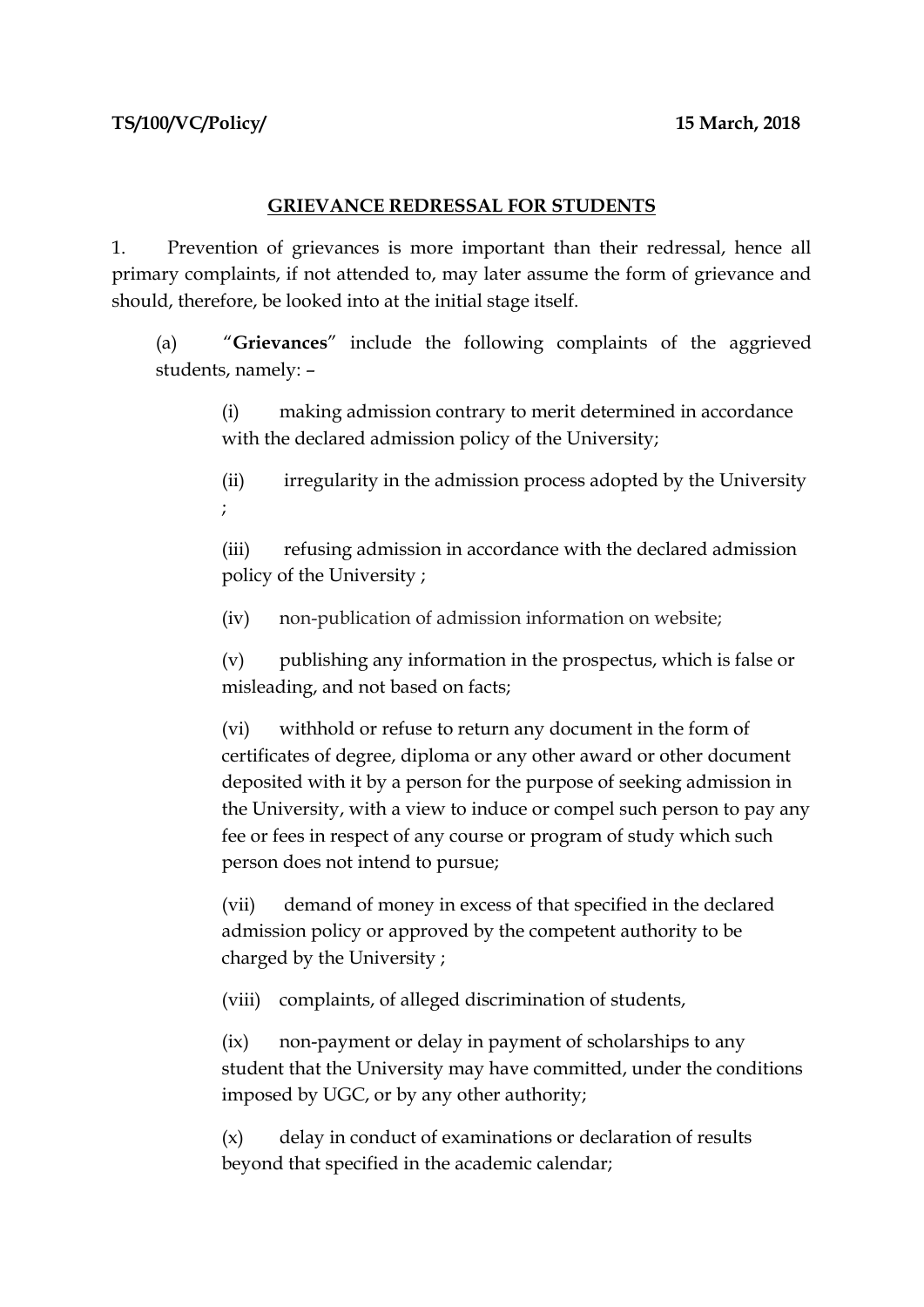(xi) on provision of student amenities as may have been promised or required to be provided by the University ;

(xii) denial of quality education as promised at the time of admission or required to be provided;

(xiii) non-transparent or unfair evaluation practices;

(xiv) harassment and victimisation of students, including sexual harassment;

(b) **Hostel Residents.** Routine matters pertaining to the provision of facilities for the day-to-day running of the hostel should be attended to by the hostel authorities. Any grievance from a resident shall be referred to the Warden who will depending upon the nature of the grievance, ensure that it is processed by him/her as speedily within 03 days. A student not satisfied with the decision of the Warden may appeal to the Dean(Academic) who will try to resolve the issue within 07 days. Students not satisfied with the decision of the Dean Academic, may approach the Grievance committee. The decision of the Committee shall be final and binding.

(c) **Individual Grievances**. The Programme coordinator of the Programmes shall be functioning as Counsellors to look after the problems of students enrolled in the Programme. The complaint of a student will first be referred to the Programme Coordinator, who shall thereafter be looking into the complaint, dispose it off at his/her level. A student not satisfied with the solution suggested by the Programme Coordinator may approach the Head of the Department who will give his decision within a period of 03 days. A student not satisfied with the decision of the HoD may appeal to the Dean (Academic) who will try to resolve the issue within 07 days. Students not satisfied with the decision of the Dean (Academic), may approach the Grievance committee.

## (d) **Miscellaneous Grievances**

**Finance.** Any grievance about the working of the Finance section should be brought to the notice of the Deputy Finance Officer. Students dissatisfied with his decision may appeal to the Registrar.

**General Administration.** Any grievance about the maintenance support & general administration should be brought to the notice of the Associate Director(Admin), Students dissatisfied with his decision may refer the matter to the Registrar.